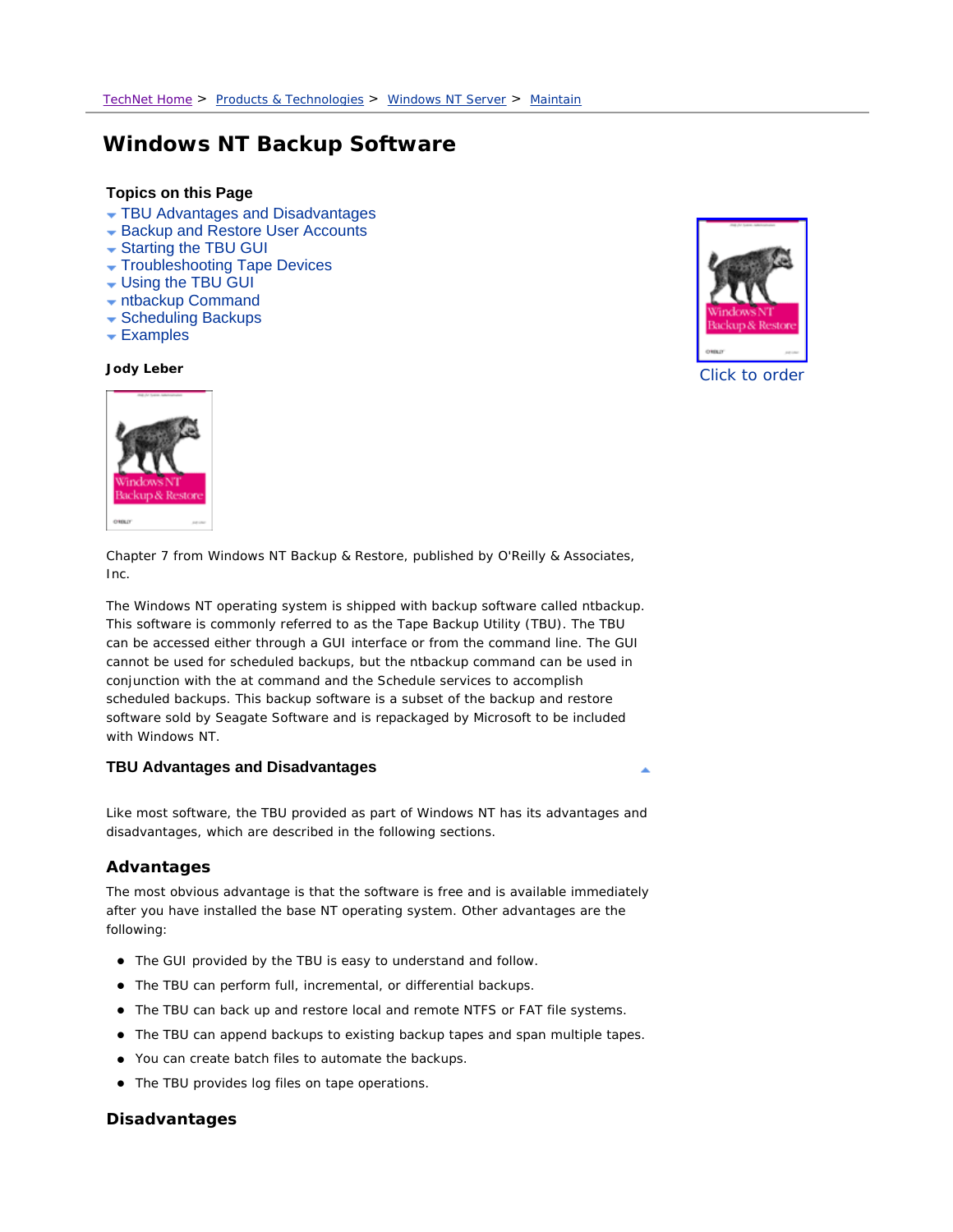Even though the TBU is free and has its advantages, there are features and capabilities missing. These features and capabilities are available in commercial products that can be purchased separately. The disadvantages include the following:

- The TBU does not have online catalogs or databases to perform restores. The catalog(s) have to read from tape for each tape that might be needed for the restore.
- The TBU will not back up open or locked files or folders, and because of this, for best results, the TBU must be used on completely quiescent systems.
- Every NT system has to be configured separately for backups.
- The TBU does not provide network backups. It allows only backups of mapped network drives.
- The TBU cannot back up special partitions or filesystems, such as those for SQL Server, Microsoft Exchange, or Lotus Notes.
- The TBU does not support tape libraries.
- The TBU supports only tape devices. It does not support optical drives, Zip drives, or Jaz drives.
- The TBU does not provide heterogeneous backups and restores.

After reading these advantages and disadvantages, you probably realize that the TBU can be used with the small backup model only. It is not scalable to support medium backup implementations and it definitely is not useful in large backup sites.

### **Backup and Restore User Accounts**

Using the TBU, the administrator can back up and restore any directory or file on the entire system using the ntbackup program or the TBU. Additionally, users that are members of the Backup Operators or Administrators group can do the same.

**Note** If a user will be performing only backups and no other administrative tasks, it is highly recommended that they be part of the Backup Operators group, not the Administrators group.

All users have access to both the command-line and GUI interface of the TBU. A user can back up directories and files that are not restricted to that user. This is important for users who wish to do ad hoc backups when data needs to be backed up. For example, let's say a user works on the weekend, but it is after the backups have completed. If they have done substantial work, they may want to perform a backup of the files that were changed, just to protect themselves, until the next full system backup is performed. Another example is if a user wishes to transfer information to another system (maybe take it home) and the file(s) will not fit on a floppy diskette. This user can put the data on tape, transfer to the other system and perform the restore. However, this does require tape drives that are compatible between the two systems.

# **Additions to Backup Operators or Administrators Group**

To add a user to either the Backup Operators or Administrators group, log in as the administrator or as a user with administrator privileges. First go to the Windows NT Start button, under Programs, and then under Administrative Tools, click on the User Manager option. The User Manager window will appear. From this window, add the appropriate users to either the Backup Operators or Administrators group.

**Warning** The previous description is for adding users to a local machine's Backup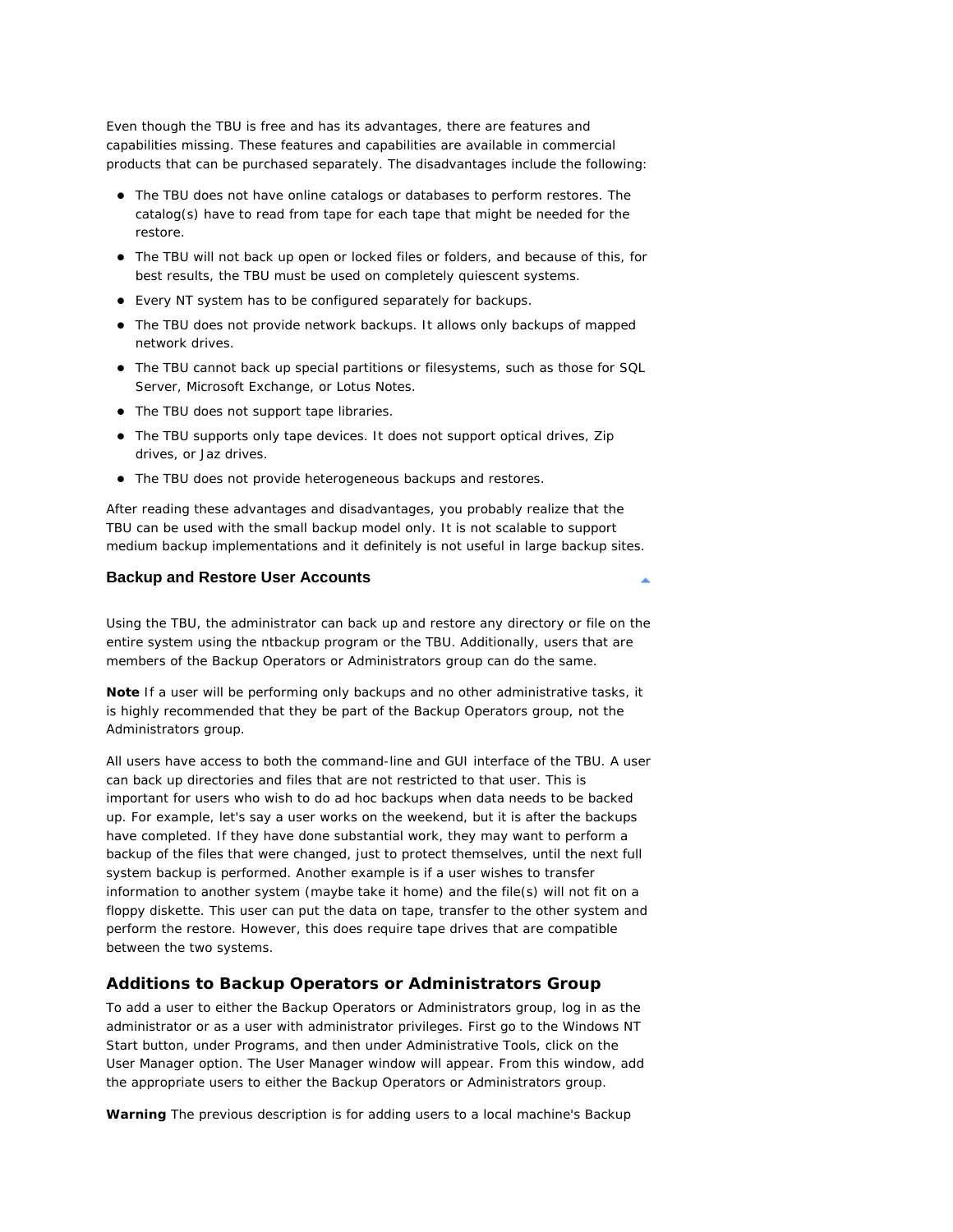Operators or Administrators group, rather than a domain. If you add a user to a domain's Backup Operators or Administrators group, be careful that you truly intend to allow that user backup and restore privileges for all machines within that particular domain.

# **Starting the TBU GUI**

There are several different ways to start the TBU GUI:

Start  $\rightarrow$  Programs  $\rightarrow$  Administrative Tools  $\rightarrow$  Backup.

Through the Windows NT Explorer or in the My Computer window, use the right mouse button and click on one of the disk drives. A pull-down window will appear; in this window, left-click on Properties. The drive Properties window will appear. Click on the Tools tab and you will see a box labeled Backups. Click on the Backup Now... button.

If you have a MS-DOS window available, you can type in the command ntbackup and the TBU GUI will appear.

# **Troubleshooting Tape Devices**

No matter how you start the TBU, the utility first performs an initialization. The initialization process includes a check for configured tape devices. The tape device(s) to be used for backups and restores must be installed and accessible by Windows NT before the TBU will be able to recognize them during the initialization and access them. If you start the TBU and you get the error message shown in Figure 7-1, there are a number of steps that can be taken to determine the possible problem. This section covers some of the items to check.



### **Figure 7-1 Tape drive error message**

# **No Tape Drive Installed**

It may seem obvious, but if you do not have a tape device installed in your PC and you start the TBU, you will get an error message stating that the tape device could not be detected. The fix for this problem is to install a tape drive.

# **Verify that Windows NT Recognizes Device and Driver**

If you start the TBU and receive an error message that the tape device could not be detected, when in fact your tape drive is installed, the first step is to verify that the hardware is recognized by Windows NT.

To do this, select Start  $\rightarrow$  Settings  $\rightarrow$  Control Panel. The Control Panel window will appear. Select the Tape Devices icon, which will display the Tape Devices window. At this point, you have the following options:

**.** If the tape drive installed in your computer is displayed under the Devices tab with the corresponding driver listed under the Drivers tab, proceed to the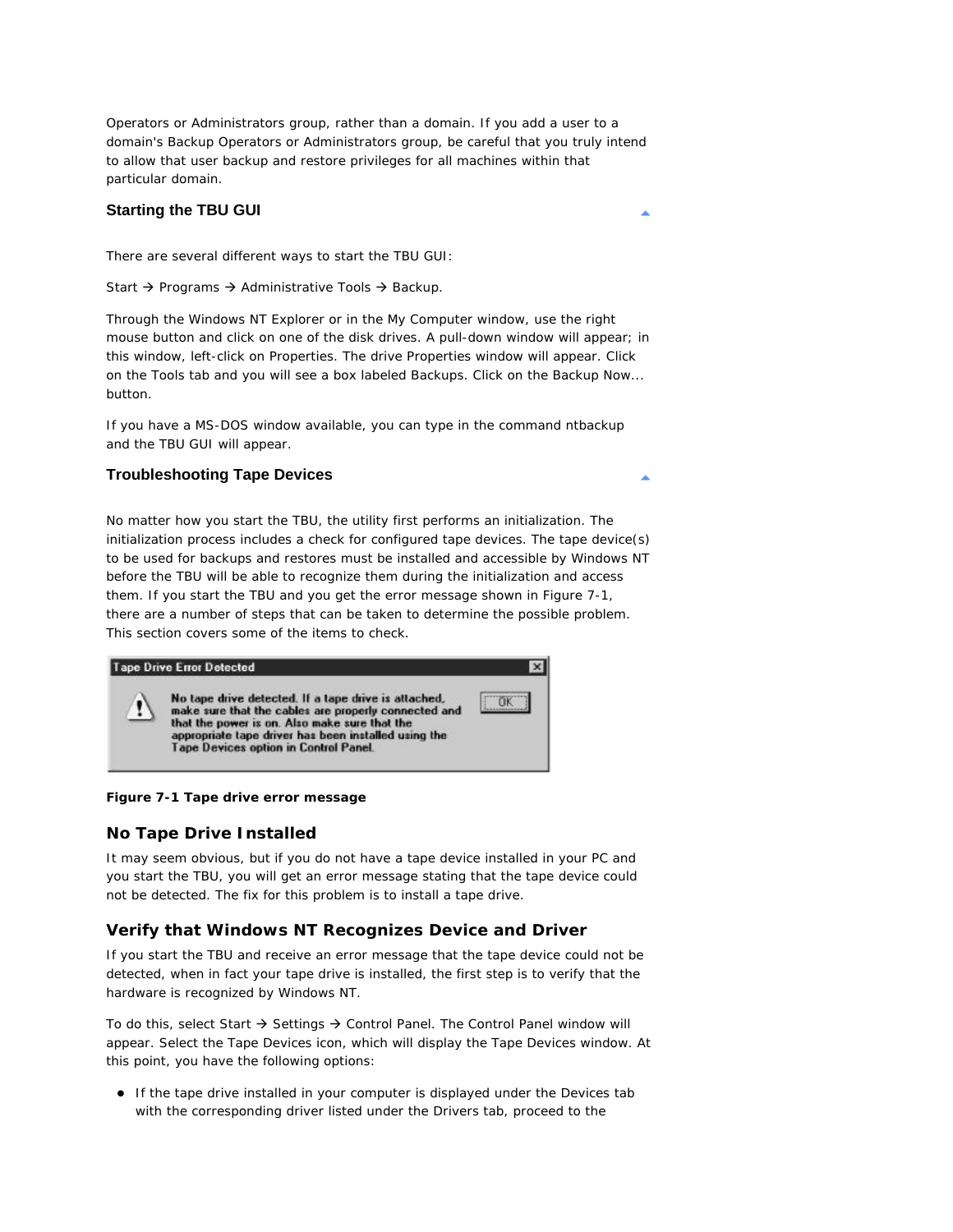section "Tape Device Found in the Tape Devices Window."

If the tape drive installed in your computer is not displayed under the Devices tab, proceed to the section "No Tape Device Found in the Tape Devices Window."

# **Tape Device Found in the Tape Devices Window**

If your tape drive is listed in the Tape Devices window, first verify that the device and driver are working properly. Double-check the following things:

- Under the Devices tab, highlight your tape device. There should be an indication on the far right side of the device name that states Driver loaded. Then click on the Properties button. A new window appears and displays all of the pertinent information about that drive. Under the General tab in the Device Status portion of the window verify that the device is working properly.
- **.** Under the Driver tab, highlight your tape driver. There should be an indication in the far right side of the device name that says it is started. Then, in the Driver Status portion of the window, verify that the driver is installed, started, and configured.

Depending on what you find from the information acquired, take one of the following actions:

- **If the status indicates the device is working properly and the driver is installed,** started, and configured, then NT recognizes the hardware properly. You should be able to restart the TBU and it should begin initializing with the tape device being detected.
- If this is your first time through this verification section and the status does not indicate a properly working device and installed, started, and configured driver, verify that the hardware is connected properly by following the instructions in the section "Verify that Hardware is Connected Properly." After verifying that the hardware is connected properly, repeat the steps in the section "Verify that Windows NT Recognizes Device and Driver."
- **If this is your second time through this Windows NT verification section and the** Device Status indicates anything besides "working properly" and the Driver Status indicates anything besides "installed, started, and configured," then contact the store where the hardware was purchased, or contact the manufacturer of the tape drive.

# **No Tape Device Found in the Tape Devices Window**

If your tape drive isn't listed in the Tape Devices window, click on the Detect button. The system will scan your system for devices. Based on the results from the scan, take one of the following actions:

If the device is detected, the system will install the required drivers. Follow the steps as prompted. You will most likely need the original Windows NT CD or diskettes. After the device and drivers are installed, take one of the following steps:

- ° If you can, reboot your PC. Once your computer is back up and running, follow the instructions in the section "Verify that Windows NT Recognizes Device and Driver."
- ° If you cannot reboot your PC, you can start the driver manually. Note the Driver and Device name in the Tape Devices window. Start  $\rightarrow$  Settings  $\rightarrow$ Control Panel  $\rightarrow$  Devices displays the Devices window. Find the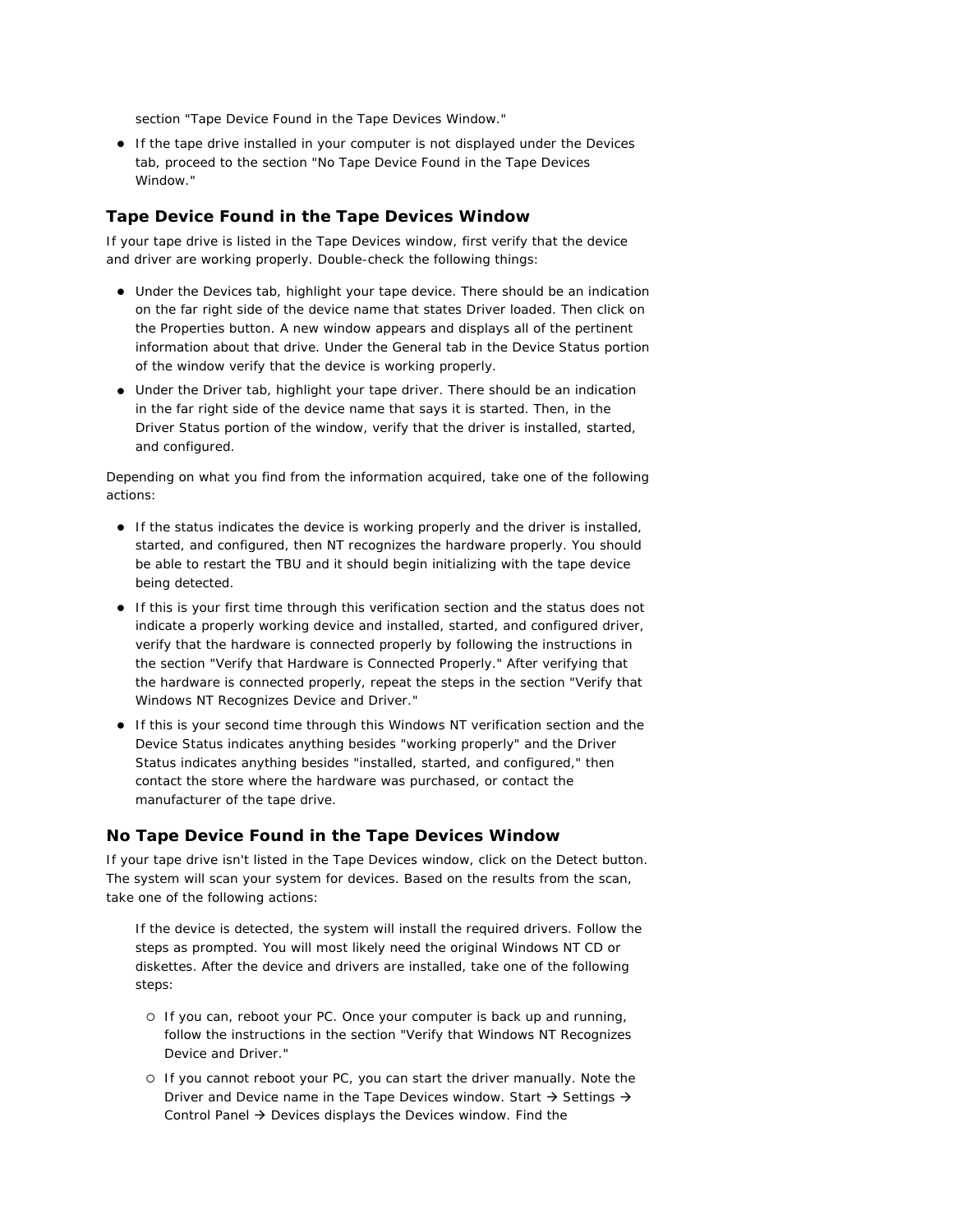corresponding Device name in this window and click on the Start button.

**.** If the device was not detected, continue to the next section, "Verify that Hardware is Connected Properly."

# **Verify that Hardware is Connected Properly**

First, make sure that your computer has been shut down and the power cord disconnected. At this point, take one of the following actions:

- $\bullet$  If the tape drive is an external tape drive, check to make sure the power cord and cable connection between the computer and tape drive are secure. You may want to unplug them and reconnect them, just to make sure (do this on both ends of the cable and the power cord).
- $\bullet$  If the tape drive is an internal tape drive, remove the cover of the PC and check the internal cable and power connections to your tape drive by unplugging them and then reconnect them (do this on both ends of the ribbon cable and power connection).

Reconnect the power cord to your PC and turn on the PC. After Windows NT is up and running, repeat the instructions in the section "Verify that Windows NT Recognizes Device and Driver."

# **Using the TBU GUI**

To help you better utilize the TBU GUI, review this section, which provides guidance on using the GUI. It is not intended to give you a detailed explanation of how to use the TBU GUI. The TBU GUI has a fully functional help feature to assist in any details you need to know that are not covered in this chapter.

# **Selecting and Deselecting Items**

While using the TBU for backups and restores, you will be selecting and deselecting directories and files. A selected drive, directory, or file has an X marked in the box to the left of the item name. The box is blank if the directory or file is not selected. If the box next to a drive or directory name is grey with an X mark, then only parts of that drive or directory have been selected for backup.

Selecting or deselecting a drive, directory, or file can be done in one of the following ways:

- Clicking on the box next to the desired drive, folder, or file.
- Clicking on one of the two far right buttons in the Taskbar. These are the Checked or Uncheck buttons on the Taskbar.
- Using the Select menu option and selecting the Check or Uncheck options.

If a directory is selected, then every file and subdirectory within that directory automatically becomes selected. You can select an entire drive or directory, then drill down to deselect any individual files that should not be backed up. Conversely, you do not have to select the entire drive or directory: you can first drill down drives or directories and select only individual directories or files for backups.

# **Backup Sets**

The TBU uses the concept of backup sets. If you use this product, it is important that you understand the definition of backup sets. A backup set is a group of folders and files written to tape as a single unit. These sets are folders and files from one disk drive. If you choose folders or files from different drives, different backup sets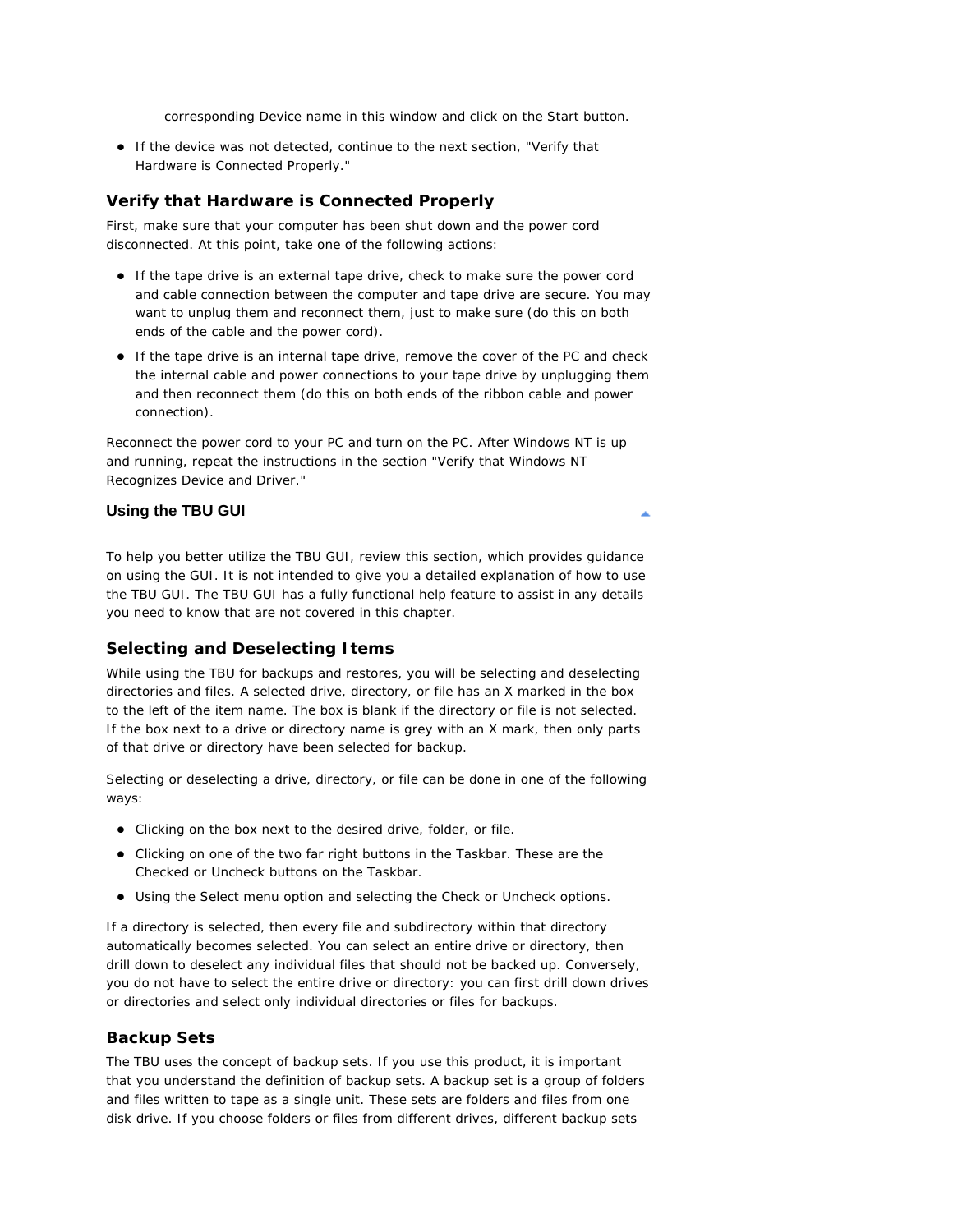are created. For example, if you select the folder C:\winnt and D:\lotus\docs, each of these folders will be backed up as a separate backup set onto the tape.

# **Cataloging**

A catalog is a listing of what was backed up. The catalogs created by the TBU are stored on the tape media with the backups. If the TBU is still running between the time a backup is performed and the restore, the tape catalog information will still be recognized when you use the utility. If you exit the TBU and then restart it, the tape catalog information has to be restored or reread from the media before the restore of the folder or file can start.

The alternative to this type of approach is to have the catalog or, as it is sometimes called, a database located on the hard drive of your computer. If the catalog is located on the tape media, it takes longer to perform the restore of the data. That is because the catalog has to be read from tape before the data restore can get started. If the catalog is located on your computer's hard drive, then the catalog is not read from tape; instead, it is read directly from the hard disk. This saves time on the overall restore of the required data. This option is not available with the TBU.

#### **Backups**

The TBU predominately uses the Drives and Tapes windows that are within that utility. When performing a backup, you start with the Drives window. In this window, select the desired drives, folders, or files to be backed up. Once these selections are made, there are a couple of different ways to initiate the backup:

- Clicking on the far left button in the Taskbar. This is the Backup button.
- Using the Operations menu option and selecting the Backup... option.

After initiating the backup, you will be prompted with the Backup Information dialog window, shown in XREF Figure 7-2. This window has three sections: Tape Information, Backup Information, and Log Information.

**Warning** Performing proper backups is the key to being able to perform a successful restore. It is important to go through each option within the Backup Information window before starting any backup.

The components in the Backup Information window are pretty straightforward. Additionally, there are help entries for each option in this window. Every option should be reviewed with every backup. Don't rush when you are performing backups. Make sure that they are performed consistently and thoroughly each time. When you need data restored is not the time to be wishing you were more careful with your backups. Generally, you will be performing restores after deleting a folder or file accidently or after a hard disk crashes. So you will already be frustrated even before the restore process has started. The last thing you need is to have a poorly performed backup make a bad situation even worse.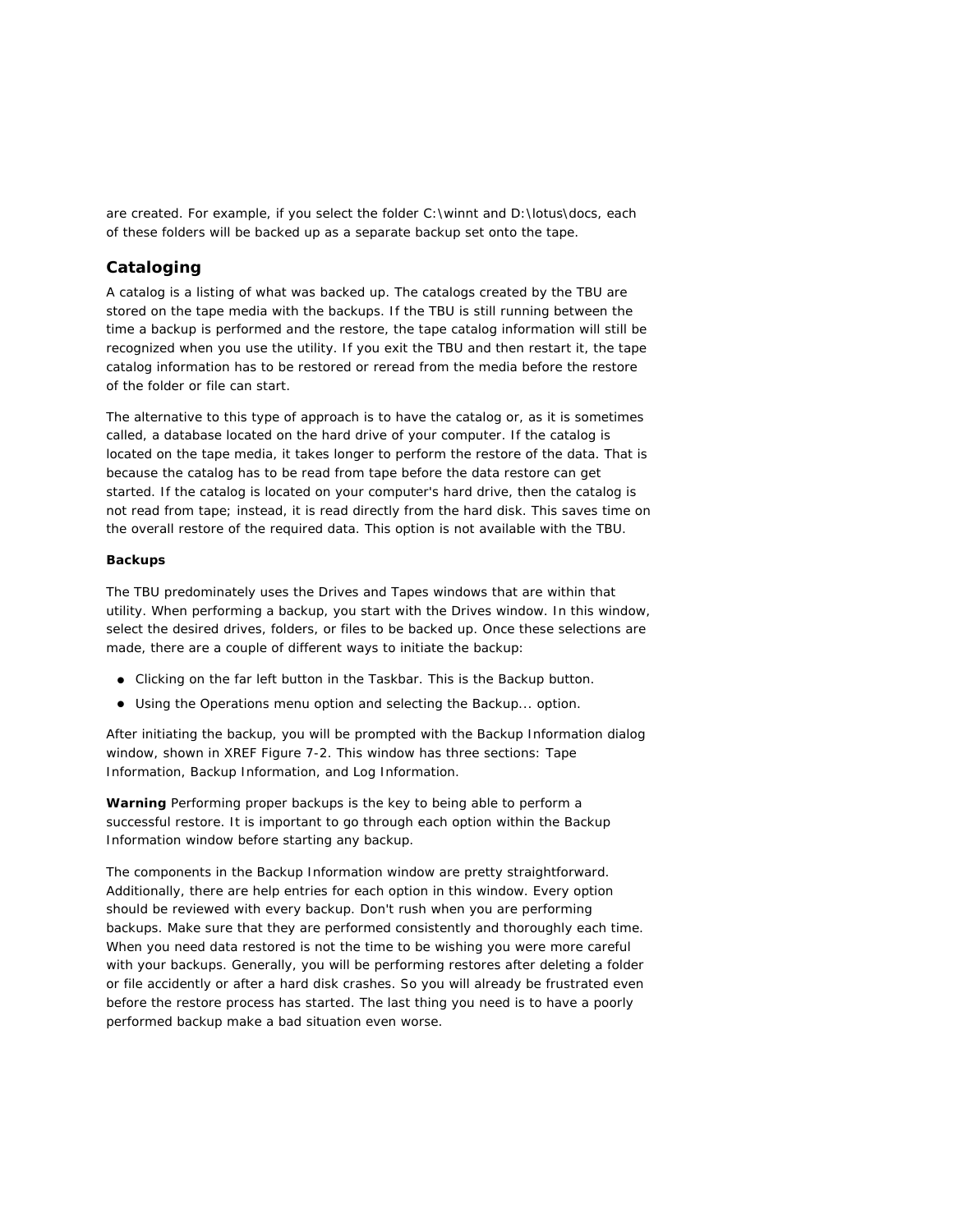| Current Tape:<br>Creation Date:                                                                        | The tape in the drive is blank.                                                    |                       |                     |
|--------------------------------------------------------------------------------------------------------|------------------------------------------------------------------------------------|-----------------------|---------------------|
| Dwner:<br>Tape Name:                                                                                   | Tape created on 11/23/96                                                           | Operation             | Tape<br>Information |
| Verify After Backup<br>Hardware Compression                                                            | <b>F</b> Backup Local Registry<br><b>Restrict Access to Owner or Administrator</b> | C Append<br>← Replace |                     |
| Backup Set Information [1 of 1 sets]<br>Drive Name: C: SYS_DISK<br>Description:<br>Backup Type: Normal | Backup<br>Information                                                              |                       |                     |
| Log Information<br>Log File:                                                                           | C:\\vINNT\BACKUP.LOG<br>G Summary Only C Don't Log<br>C Ful Detail                 |                       | Log<br>Information  |

If your browser does not support inline frames, click here to view on a separate page.

### **Figure 7-2 Backup Information dialog window**

A few of the options in the Backup Information dialog window are worth specific comment:

### *Current Tape*

The name of the tape in the tape drive is displayed to the right of this label. This can be modified in Tape Name.

If no tape is in the tape drive, it will state this. You will need to put a tape in the drive before a backup can be performed. Sometimes, if you have just placed a tape in the tape drive and the drive has not yet become ready, you will also receive the same message. Just wait a few moments; when the tape is ready, the status next to Current Tape will change to indicate this.

If the tape in the tape drive was used for other purposes such as backups using a different software package, you will receive a message that says the tape must be erased before it can be used.

If the tape in the tape drive is new, you will receive a message that states the tape in the drive is blank. With a blank tape, you can perform a backup.

# *Operation*

This field is where you indicate whether you want the current tape appended to or replaced (overwritten). You will be prompted to make sure that you want to overwrite the existing tape. So if you mistakenly choose the replace operation, you will have a chance to back out and select append instead.

### *Verify After Backup*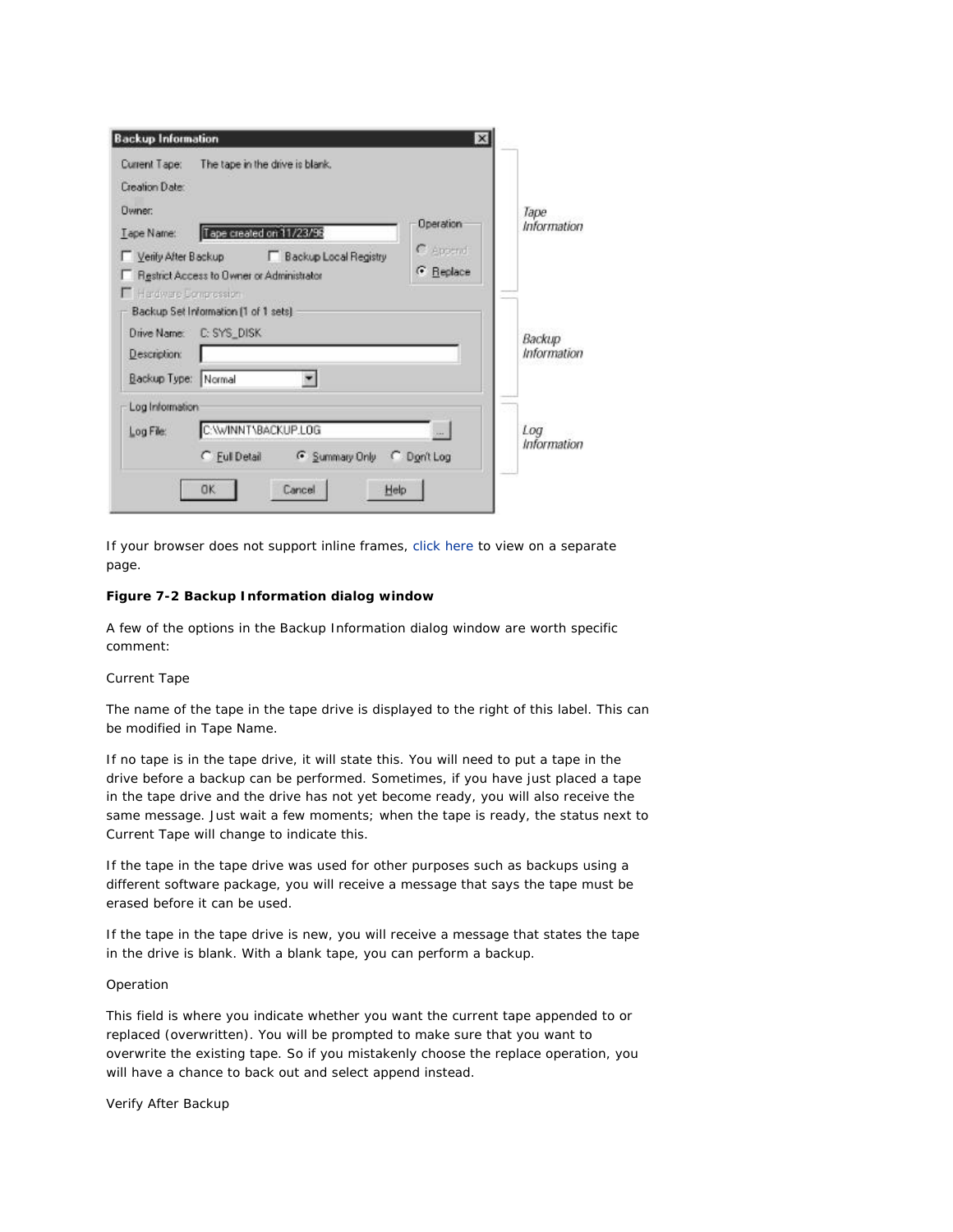The success of a restore is only as good as the data on the tape. Therefore, you may wish to have the data on the tape verified after the backup is completed. This does take extra time, but it is often well worth it. This may catch a bad tape or just an error in the process of writing the backup data to tape.

#### *Backup Local Registry*

When you perform a backup, you should always consider if you would like the Registry backed up in addition to the selected folders and files. Check this option if you need a current backup of the Registry.

### *Backup Type*

The following types of backups are possible:

#### *Normal*

This option indicates that you want to perform a full backup of the specified data. The files are marked on disk to indicate that this option was used.

#### *Copy*

This option indicates that you just want to copy the files from the disk to the tape. The files are not marked on disk.

#### *Differential*

This option indicates that you want to back up only the files that have changed since the last backup among the files that you specified. The difference between this option and the incremental option is that this option does not mark on disk that this option was used.

#### *Incremental*

This option indicates that you want to back up only the files that have changed since the last backup among the files that you specified. The files are marked on disk to indicate that this option was used.

#### *Daily*

This option indicates that you want to back up only the files that have changed that particular day. The files are not marked to indicate that this option was used.

After you have filled in the appropriate information in the Backup Information dialog window (shown in Figure 7-2), click on OK and the backup will start. At this point, the Backup Status window, shown in Figure 7-3, is displayed. This window is broken into two parts: Status Area and Summary. At this point in the backup process, you can watch the Summary area of this window to see the progress of the backups. The TBU shows only folders and files that are being backed up. There is no tape speed information presented.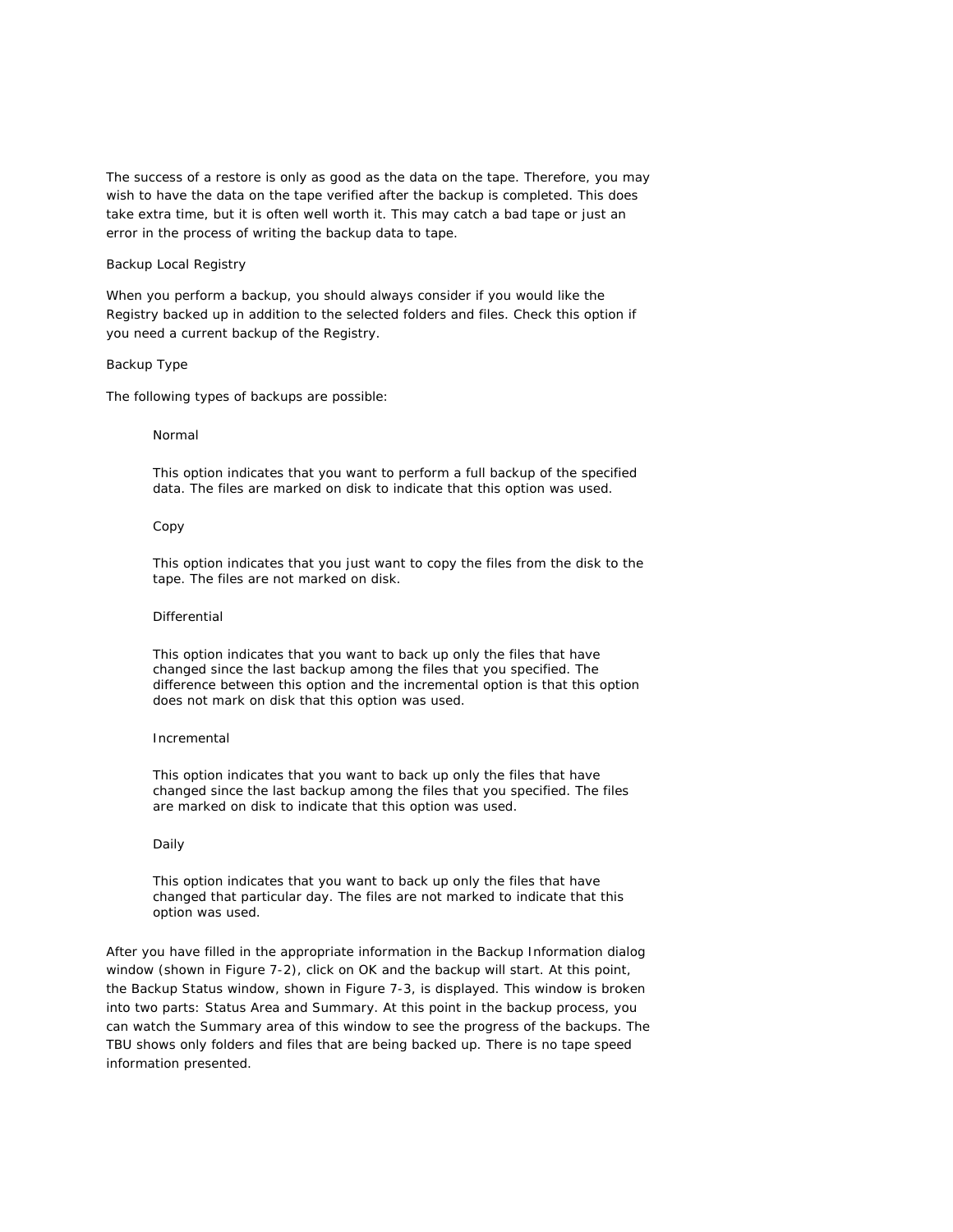| <b>Backup Status</b>                                                                                                                                                                     |               |                                                  | $\boldsymbol{\times}$         |             |
|------------------------------------------------------------------------------------------------------------------------------------------------------------------------------------------|---------------|--------------------------------------------------|-------------------------------|-------------|
| Directories:<br>Files:<br>Bytes.                                                                                                                                                         | 0<br>ĐU.<br>a | Elapsed time:<br>Comupt files:<br>Skipped files: | 00:00<br>$\bf{0}$<br>$\theta$ |             |
| $\equiv$<br>Ò                                                                                                                                                                            |               |                                                  |                               | Status Area |
| Summary<br>Backup Status                                                                                                                                                                 |               |                                                  |                               |             |
| Rewinding the tape. Please wait<br>Backup of C: SYS_DISK on 11/24/96 at 6:25 PM<br>Backup set #1 on tape #1<br>Backup description: ""Important Data""<br>Rewinding the tape. Please wait |               |                                                  |                               | Summary     |
| <b>DK</b>                                                                                                                                                                                | Abort         | Help                                             |                               |             |

### **Figure 7-3 Backup Status window**

If you selected the append option in the Backup Information dialog window, before the actual backup starts, the tape will move through each previous backup set on the tape being used. This process may take a while; how long depends on which type of tape device you are using and how many previous backups were on the tape you are currently using. If you selected the replace option in the Backup Information dialog window, you will be asked if you really want to replace the information on tape before the backup proceeds.

# **Restores**

The TBU predominately uses the Drives and Tapes windows within that utility. When performing a restore, start with the Tapes window. When this window is selected, the current tape catalog from the tape currently in the tape drive is displayed. If the TBU has been restarted since the last backup, the tape catalog has to be reread from the tape. This may take a little bit of time.

After the tape catalog is displayed, you select the desired drives, folders, or files to be restored. Once these selections are made, there are a couple of different ways to initiate the restore:

- Clicking on the second button from the left in the Taskbar. This is the Restore button.
- Using the Operations menu option and selecting the Restore... option.

After initiating the restore, you will be prompted with the Restore Information dialog window, shown in Figure 7-4. This window has three sections: Tape Information, Restore Information, and Log Information.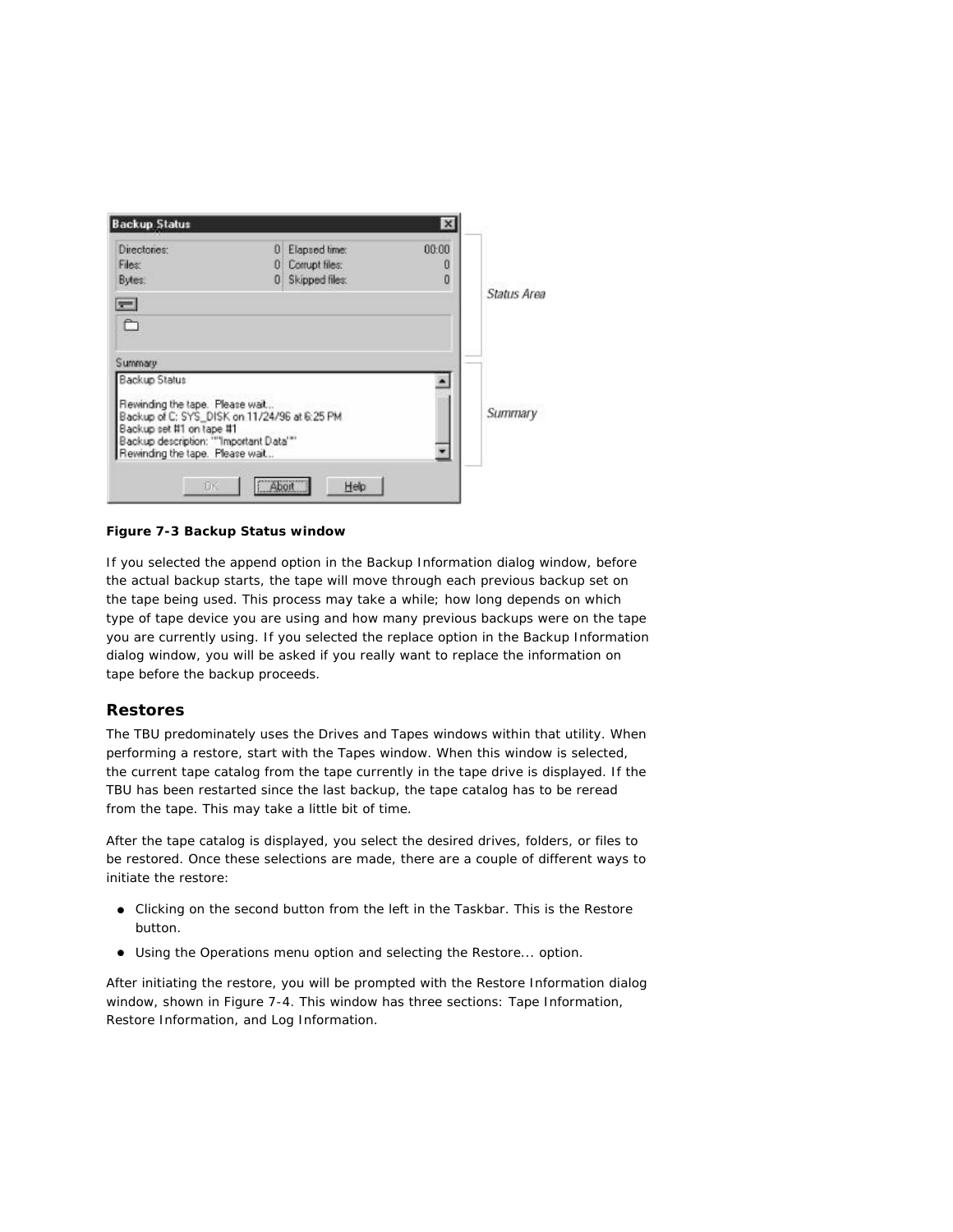| <b>Restore Information</b> |                                          |  |  |
|----------------------------|------------------------------------------|--|--|
|                            | Backup Set Information [1 of 1 sets]     |  |  |
| Tape Name:                 | Tape created on 11/24/96                 |  |  |
| Backup Set                 | Explorer and Registry                    |  |  |
| Creation Date:             | 12/1/96 125215 PM                        |  |  |
| Dwner:<br>Restore          | BACKUPPC\Administrator                   |  |  |
|                            | Restore to Drive: C: [SYS_DISK]          |  |  |
| Alternate Path:            |                                          |  |  |
| Restore Local Registry     | Restore File Permissions                 |  |  |
| Verily After Restore       |                                          |  |  |
| Log Information            |                                          |  |  |
| Log File:                  | C:\\wINNT\BACKUP.LOG                     |  |  |
|                            | C Full Detail G Summary Only C Don't Log |  |  |
|                            | OK<br>Cancel<br>Help                     |  |  |

### **Figure 7-4 Restore Information dialog window**

The components in the Restore Information dialog window are pretty straightforward. Additionally, there are help entries for each option in this window. Every option should be reviewed with every restore. A few of the options in the Restore Information dialog window are worth specific comment:

#### *Alternate Path*

This field is where you specify a different location to restore the folders or files. If you do not want to overwrite existing folders or files, you might want to restore the folder or file to a different location. For example, you might want to compare an existing file with one that was backed up to determine which copy you want to keep. By restoring the file to a different location, the comparison can then be performed.

# *Restore Local Registry*

This is how the Registry is restored using the TBU. Unfortunately, you cannot restore only the Registry. The TBU requires some folder or file to be selected in the Tapes window, before you have the option to restore the Registry.

# **ntbackup Command**

To schedule, backups you must use ntbackup from the command line. You cannot schedule backups using the TBU; you must use a combination of the command-line ntbackup program, the at command, and the Schedule service. This section describes the syntax associated with the ntbackup program.

**Note** Files backed up using the ntbackup command can be restored using the TBU.

The ntbackup syntax is:

ntbackup operation path [/a] [/v] [/r] [/d "text"] [/b] [/hc:{on|off}] [/t {option}] [/l "filename"] [/e] [/tape: {n}]

The parameters are defined as follows: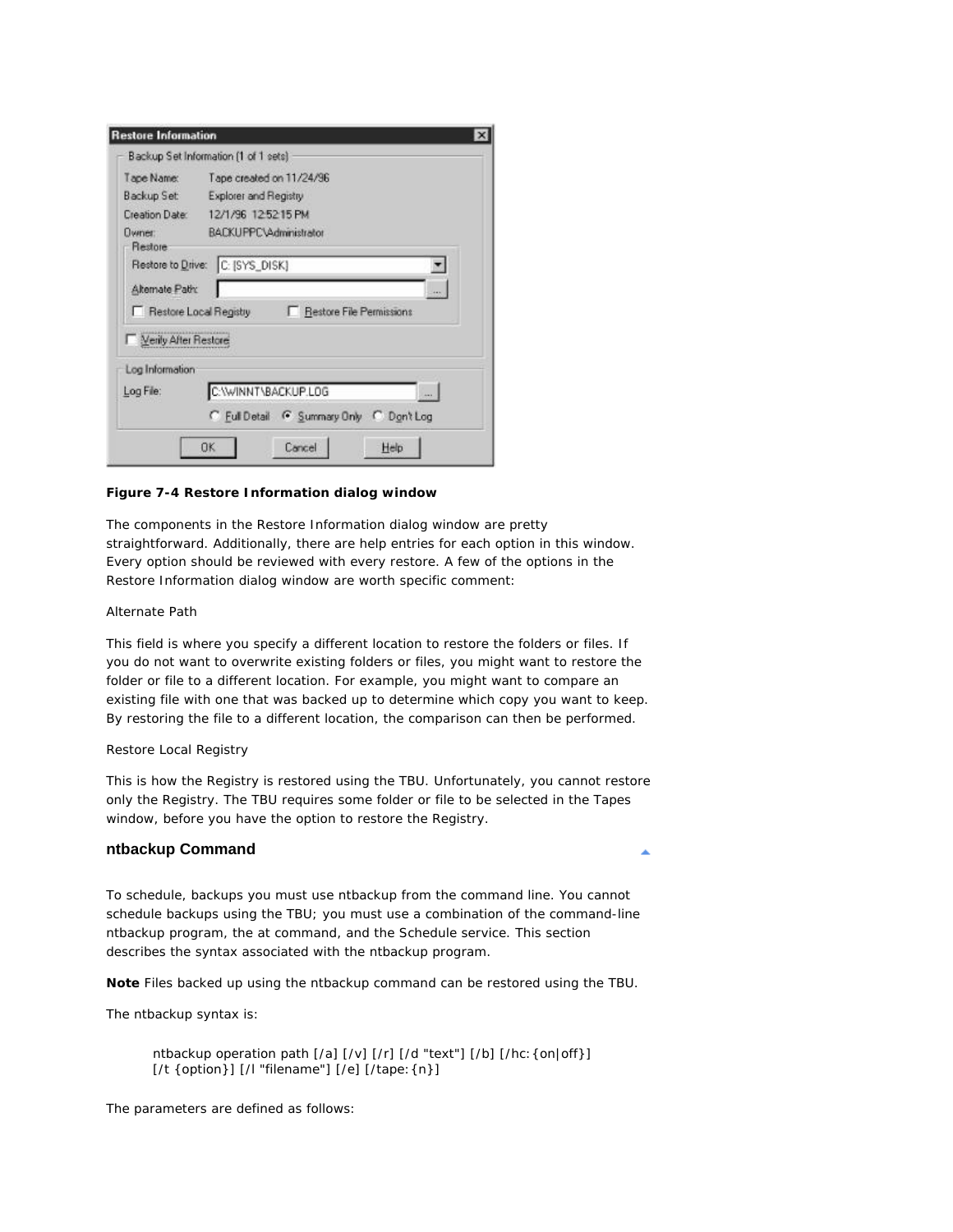### *operation*

This parameter should be set to backup.

*path*

This parameter is used to specify one or more paths for the folders to be backed up.

**Note** The ntbackup program does not allow you to back up individual files; you must specify directories or drives. Also, it does not allow you to use wildcards.

*/a*

This parameter appends the specified data to the end of the last backup set on the tape. If this parameter is not used, the backup will overwrite the previous data on the tape. If more than one directory or drive is specified on the command line, the first one overwrites the data on the tape, and subsequent ones are appended.

### */v*

This stands for verify. This parameter confirms that the backup data set was in fact placed on the tape.

# */r*

This stands for restrict. This parameter limits access to the backup data set that is being written to tape.

# */d "text"*

This stands for description. This parameter provides a very brief explanation of the backup data set being written to tape.

### */b*

This stands for backing up local Registry. If this parameter is used, the local Registry will be backed up in addition to the backup data set specified.

### */hc:{on|off }*

This stands for hardware compression. Depending on whether you indicate on or off, this parameter will utilize hardware compression or not.

#### */t {option}*

This stands for type of backup to be performed; the different types of backups are the same types described in the section "Backups." The keywords used for option are the following:

normal copy differential incremental daily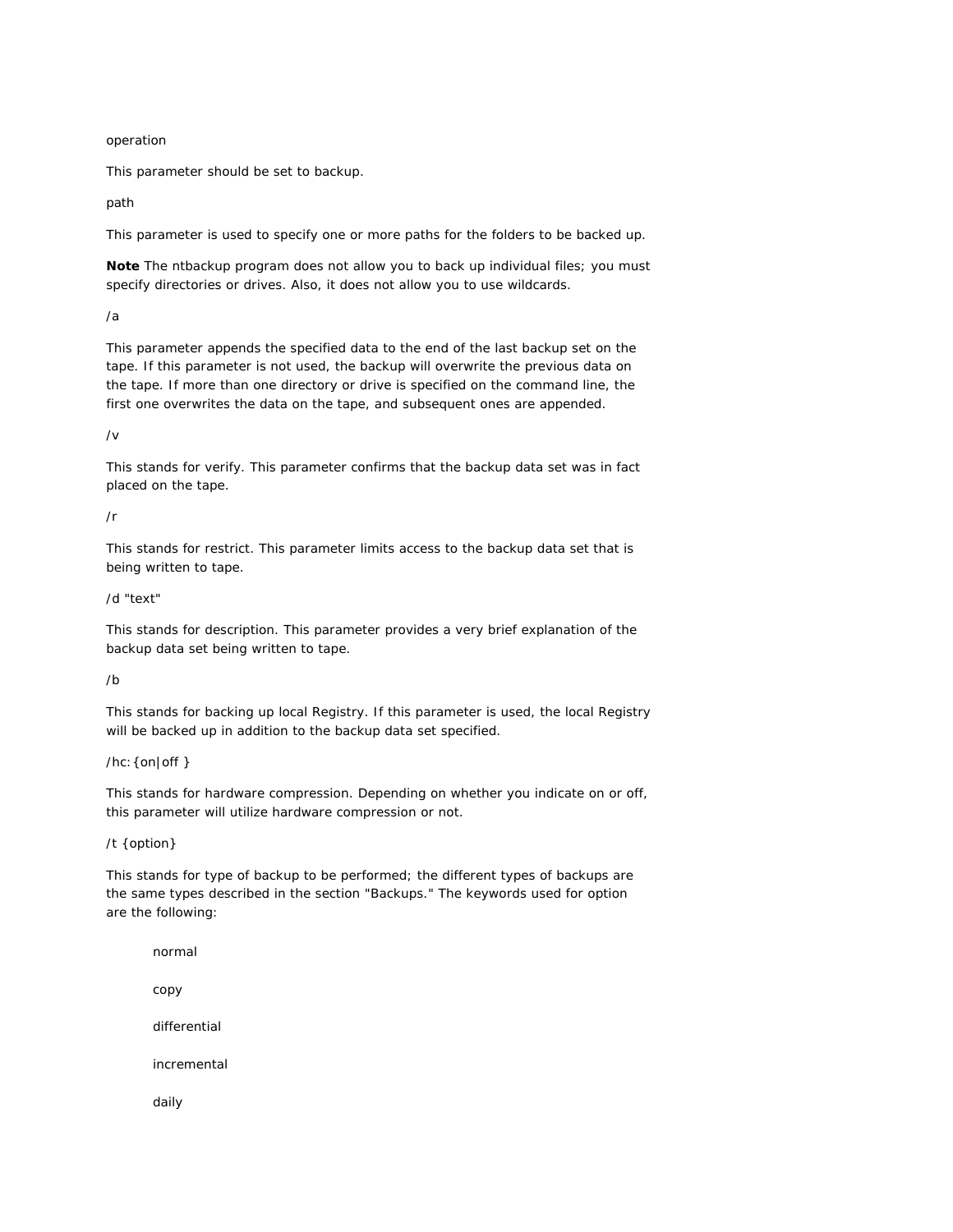*/l " filename"*

This parameter indicates that you want logging turned on with the name of the log file that should be kept on the backup. This logs full details, which include all operations information, including the names of all the files and directories backed up.

/e

This parameter is used in conjunction with the /l parameter, but indicates that the logs should only be the summary information, not the full details. This logging includes only the major operations and failed backups.

### /tape:{n}

If you have multiple drives attached to your system, use this parameter to specify the tape drive to back up to. The variable n is the tape drive number and can be a value between 0 and 9.

There are two additional parameters to the ntbackup program that require user input and therefore cannot be used in conjunction with the Windows NT scheduler. For completeness only, they are listed here.

The syntax for the additional ntbackup parameters is:

```
ntbackup [/nopoll] [/missingtape]
```
The parameters are defined as follows:

*/nopoll* 

This parameter is used only with no other parameters and tells the ntbackup utility to erase the tape.

### */missingtape*

This parameter indicates that a tape is not available within a backup set of tapes. You might want to restore from one tape out of a set or you might have lost a tape that was part of a set. This parameter tells ntbackup that each tape should be treated as a separate unit and not part of a set of tapes.

# **Scheduling Backups**

Scheduling backups is done by using the at command in combination with the Windows NT scheduler and ntbackup. The at command is used to schedule commands or programs to execute on any computer at a specific time on a particular date. So, in this context, part of the input to at is the ntbackup program.

The first thing to remember is that the Windows NT schedule service must be running to perform any scheduled backups. To verify that this service is up and operational, go to the Windows NT Start button, under Settings, and then under Control Panel, double-click on the Services icon. The Services window will appear. From this window, scroll down until you see the Schedule service. Under the Status column, it should state that this service is Started. If not, highlight the Schedule service and then click on the Start button on the right side of the window.

If you want the scheduler to start automatically when the computer is booted, then while still in the Services window, click on the Startup... button on the right side of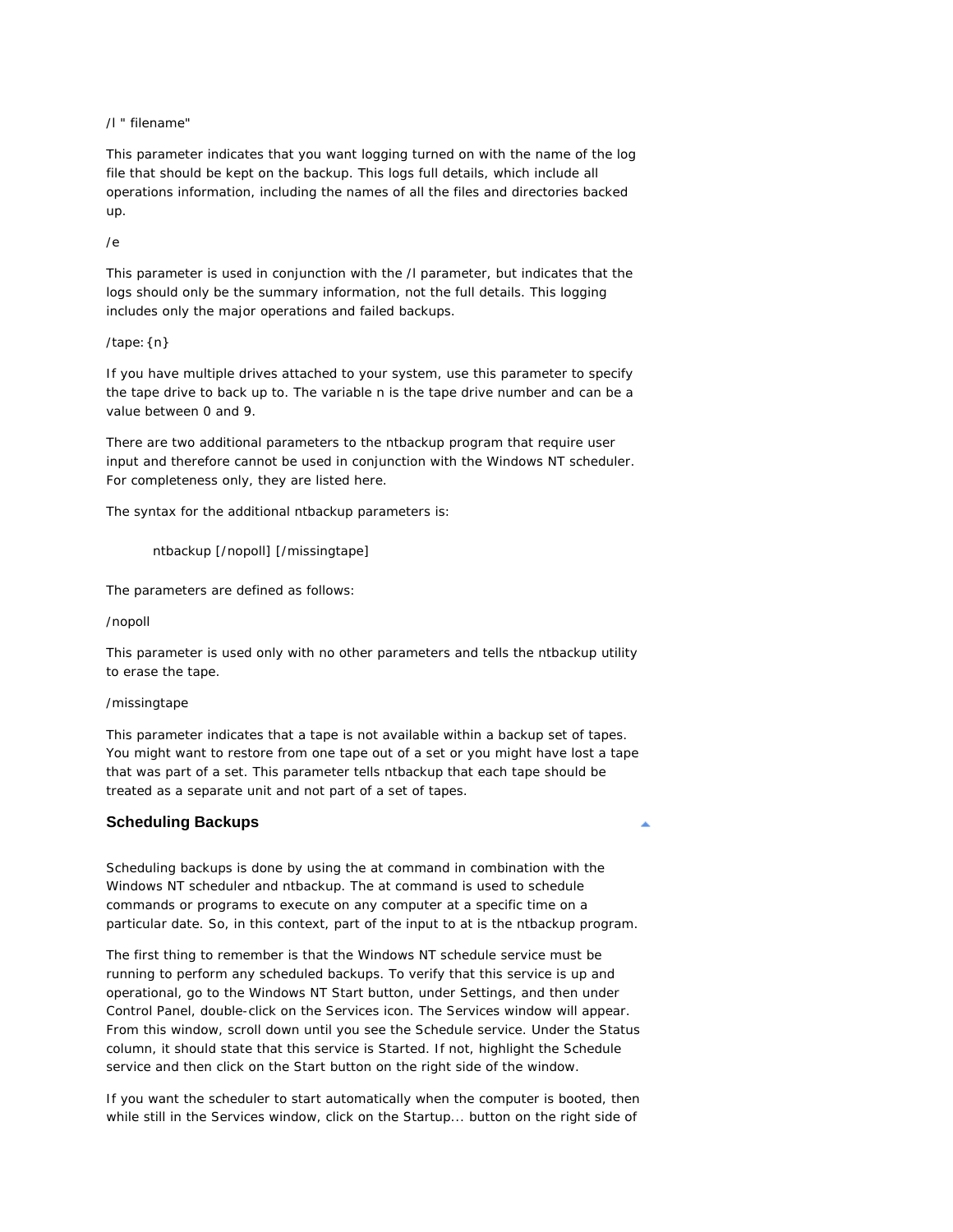the window. Change the Startup Type to Automatic and click OK. Note that in that same window you can indicate whether you want the scheduler service to start under the system account or a different account. This is where you can provide a specific account name that is used to manage the backups and that may be part of the Backup Operators group.

Now that the Windows NT scheduler is running, use the at command with the ntbackup command-line program. First, the syntax and how to use the at command will be explained. An example of how to use the at command with the ntbackup command is provided in the next section.

There are three ways the at command is utilized:

- $\bullet$  To see what jobs are scheduled
- To schedule new jobs in the queue
- $\bullet$  To delete jobs already scheduled

If you bring up an MS-DOS window on your computer and type at without any parameters, you will see a list of jobs that are currently in the queue for the computer on which you are currently running. You may see that there are no jobs scheduled in the list. If you have no jobs scheduled or you want to enter another job, use the at command to enter the jobs into the queue.

The syntax for the at command is:

at [\\computername] time [/interactive] [/every:date[,...] | /next:date[,...]] "command"

The parameters are defined as follows:

#### *\\computername*

This parameter is used only if you want to schedule a command or program on another computer. If this parameter is eliminated, the job will be scheduled on the local computer you are using.

#### *time*

This is used to indicate what time the command or program must start. Use the 24 hour military clock notation, where 00:00 is midnight, 12:00 is noon, and 23:00 is 11:00 P.M.

#### */interactive*

This parameter indicates that you would like the command or program that executes to interact with the user logged into the computer where the scheduled job runs.

#### */every:date[,...]*

This parameter is used to specify the frequency of the job for those jobs that must run repeatedly on specified days or dates.

- To specify a day, replace date with one of the days of the week, indicated with M, T, W, Th, F, S, or Su.
- To specify a date, replace date with one of the dates of the month, indicated with numbers 1, 2, 3 through 31.

If you have multiple days or dates, use a comma to separate them. If no day or date is specified, the current day is assumed.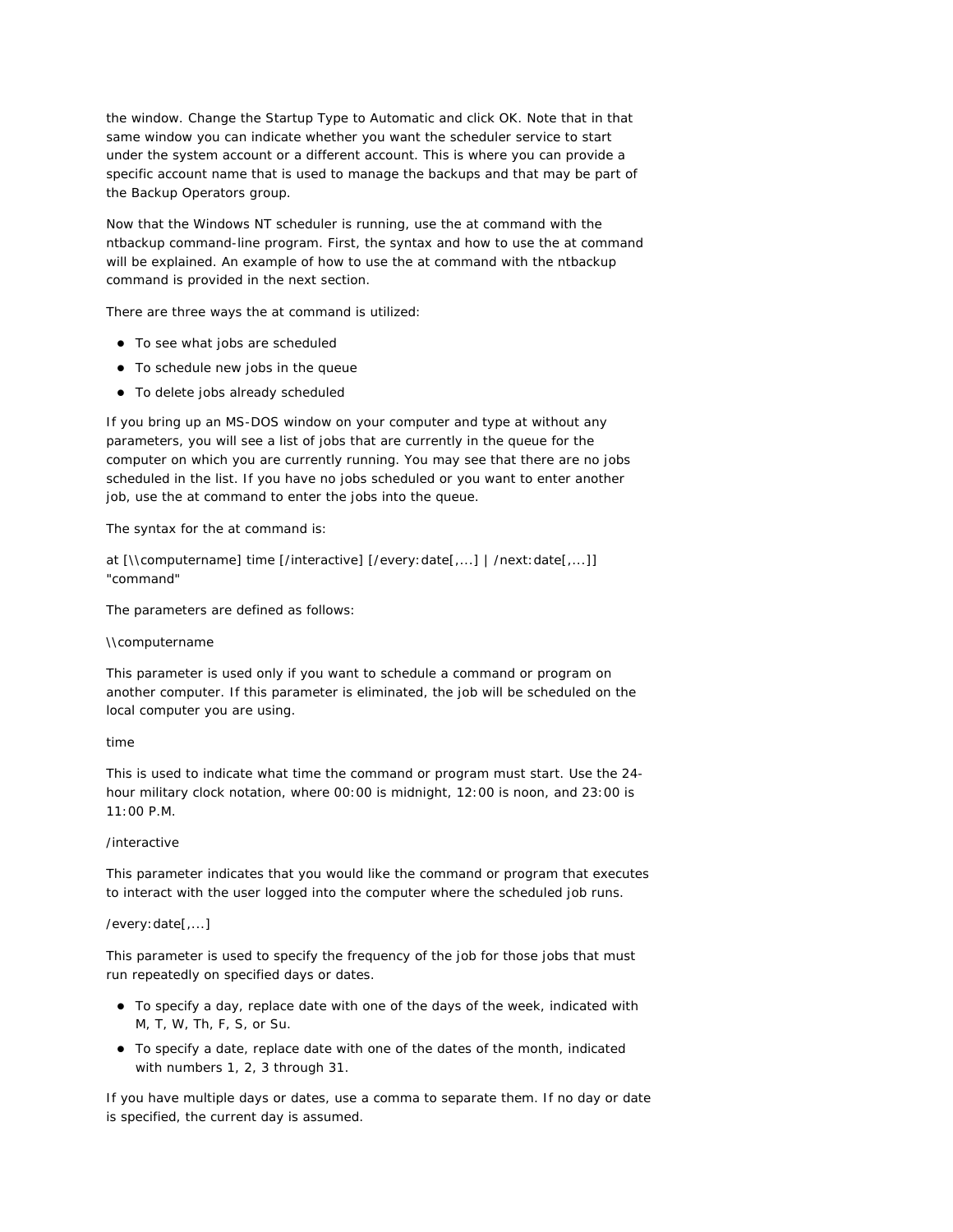#### */next:date[,...]*

This parameter is used to specify that you would like the command or program that is scheduled to execute on the next occurrence of the day or date. It will not repeat.

- To specify a day, replace date with one of the days of the week, indicated with M, T, W, Th, F, S, or Su.
- $\bullet$  To specify a date, replace date with one of the dates of the month, indicated with numbers 1, 2, 3 through 31.

If you have multiple days or dates, use a comma to separate them. If no day or date is specified, the current day is assumed.

**Note** You use either the /every parameter or the /next parameter. They cannot be used together.

#### *"command"*

This parameter indicates what you want executed. It can be an NT command, a program with an extension of .EXE or .COM, or a batch program file with a .BAT or .CMD extension. You must provide the full, absolute pathname in this parameter, including the drive letter or the server and sharename if you are using a remote computer.

It isn't mandatory to use the quotation marks, but for consistency, ease of reading the command, and so that you don't have to worry about whether you have provided the exact syntax, it is recommended that you do use quotes. The exact rules on using the quotes or not are listed under the NT help for the at command.

**Note** The command parameter is where you indicate the name of the batch file that has the ntbackup command. You cannot put the ntbackup command directly on the command line for the at command. If you do, you will get errors when the system tries to execute the at command.

While the at command syntax described earlier is used to schedule jobs in the queue, the following syntax is used to remove jobs from the queue.

The at command syntax is:

at [\\computername] [[id] [/delete [/yes]]

The parameters are defined as follows:

#### *\\computername*

This parameter is used only if you want to schedule a command or program on another computer. If this parameter is eliminated, the job will be scheduled on the local computer you are using.

# *id*

Every job you submit has an identification number assigned to it. You can see what identification numbers are assigned to what jobs by entering the at command with no parameters, which lists all jobs in the queue and their associated identification numbers.

*/delete*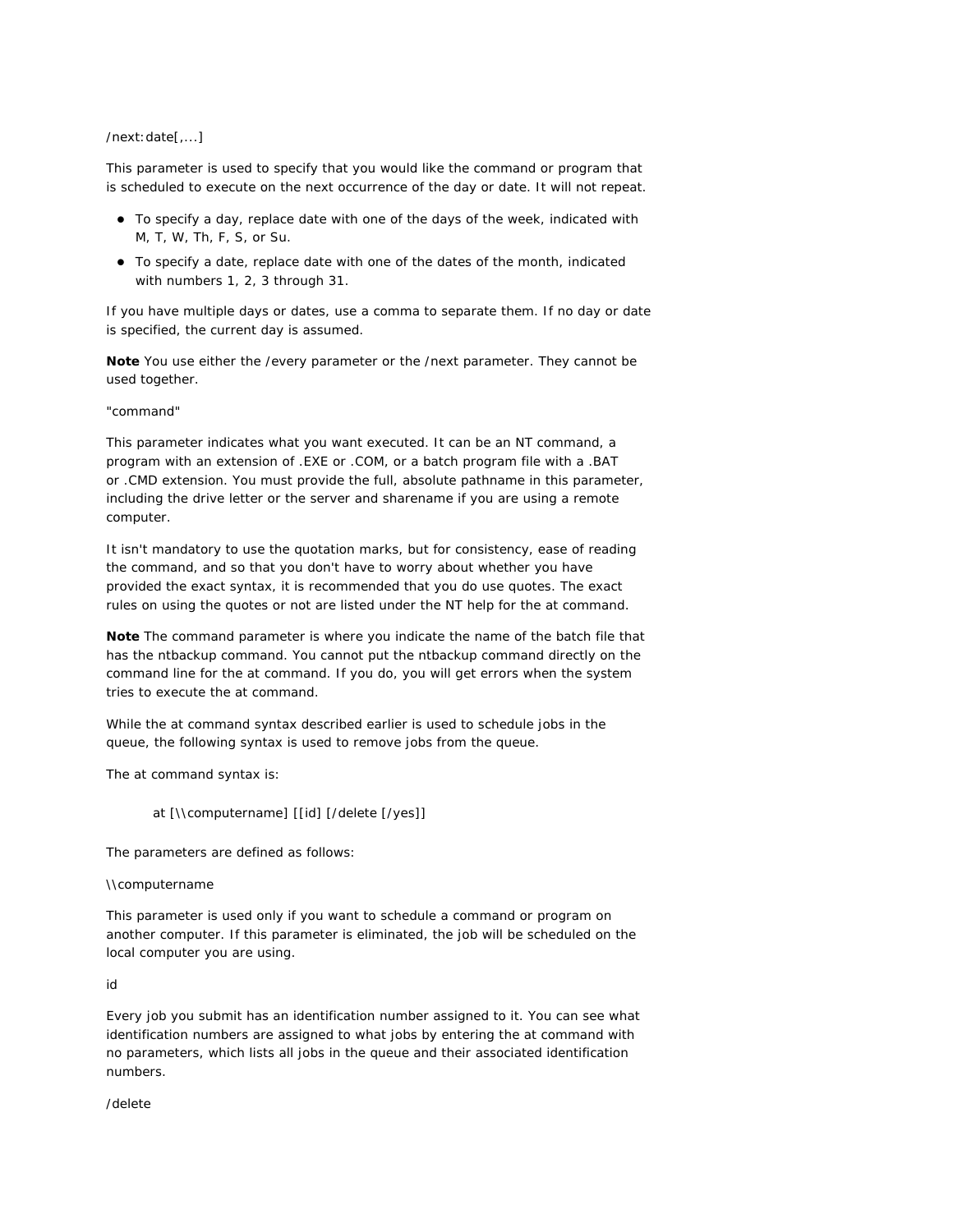This parameter is used to cancel a scheduled job from the queue.

**Warning** If the id parameter is not provided and the /delete parameter is used, all scheduled jobs in the queue are canceled.

*/yes*

When deleting jobs from the queue, you will be prompted from the system. This parameter is used if you what to force a yes answer to all of these queries.

# **Examples**

This section provides a few examples to help you use the TBU program.

# **Example: Performing a Backup of System or User Files**

This section shows you, with step-by-step instructions, how to back up a file or folder using the Windows NT TBU:

- 1. Start the TBU as described in the earlier section, "Starting the TBU GUI."
- 2. First, make sure that you have a tape in your tape drive and verify that you are using the appropriate tape. This verification is done by enlarging the Tapes window within the TBU if it isn't already enlarged. Once this window is displayed, it will show you the creation date on the tape and you can drill down to determine exactly which files and folders are on the backup tape in the tape drive. If this isn't the tape you wish to back up, replace it and find the appropriate tape before beginning the new backup.
- 3. Now select which files or folders you want to back up. This is done through Drives window within the utility. This window may or may not be expanded when the TBU is brought up; it may be an icon. If it is an icon, enlarge the icon, and you will see a window similar to the one in Figure 7-5.

| Operations Tree View Select Window Help<br>6d Backup   电石 Restore   图 口 口 / 图 口 |          |                  |  |
|---------------------------------------------------------------------------------|----------|------------------|--|
| <b>SE Drives</b><br>c<br>$=$<br>APPL_DISK<br>$\Box$ $\Box$ $\Box$               | SYS_DISK | $ \Box$ $\times$ |  |
| $B$ $\Box$ $\times$<br><b>IET</b> Tapes<br>Ready                                |          |                  |  |

If your browser does not support inline frames, click here to view on a separate page.

#### **Figure 7-5 Backup window with Drives window displayed**

Within the Drives window, find the files or folders that you want to back up. Click on the box to the left of what you want to back up. You will notice that once you click on the box, an X will be placed in the box indicating that the file or folder is to be backed up. If you see a white box with an X in it, it means that specific file or folder is to be backed up. If you see a grey box with an X in it,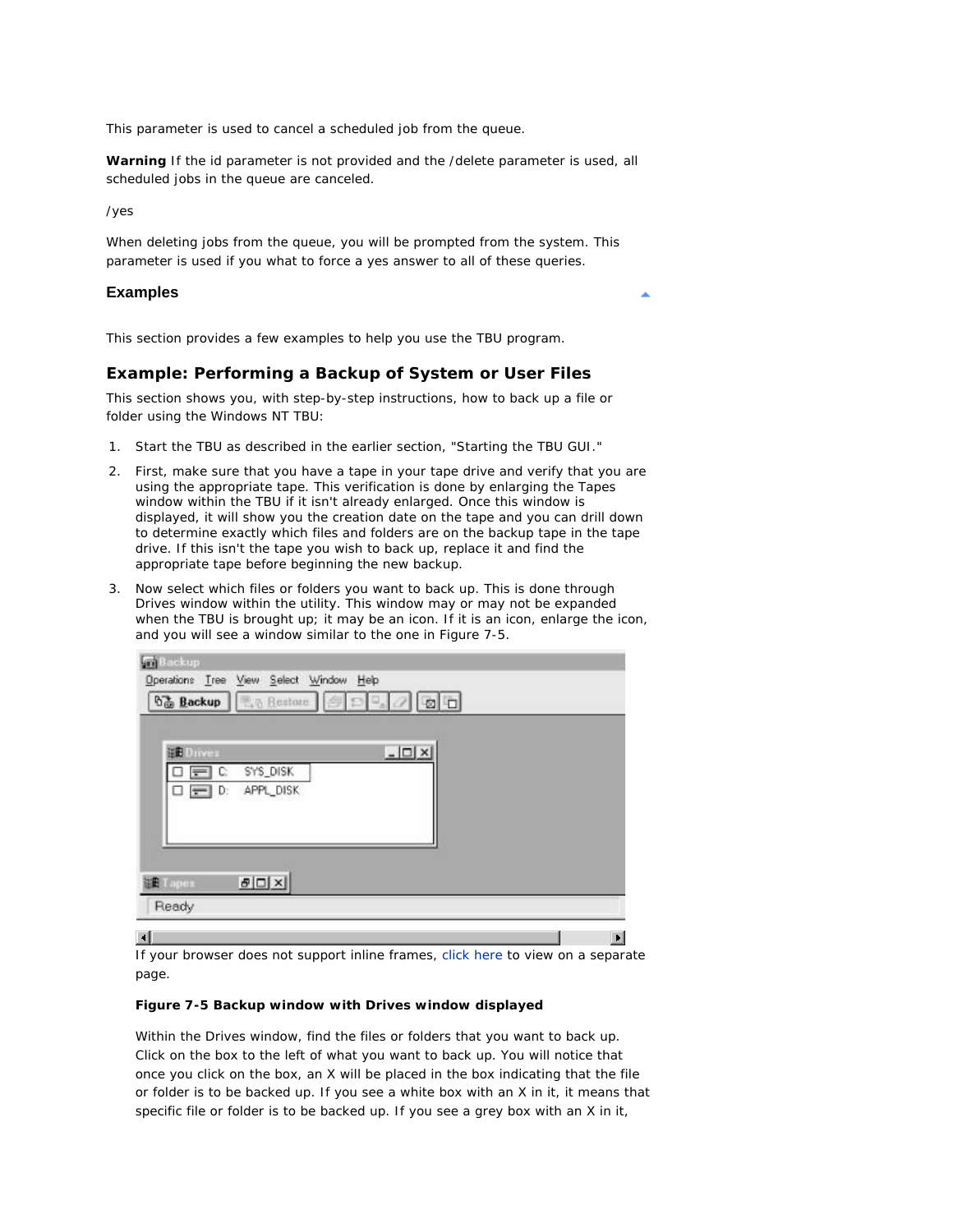that means that some file or folder within that directory tree structure is marked for backup.

- 4. After selecting all of the files you wish to back up, the next step is to click on the Backup button in the upper-left corner of the window depicted in Figure 7-5. Once you have clicked this button, a Backup Information dialog window will appear, like the one shown in shown in Figure 7-2.
- 5. Now you must set the correct backup set options. The section earlier in this chapter called "Backups" discusses the most important options in the Backup Information dialog window. Every time you perform a backup you should briefly go through each option, just to make sure they are set properly for the particular backup you are about to perform.

Don't forget to configure the log options. These are on the bottom portion of the Backup Information dialog window. If you have had previous problems with a backup, go ahead and use the Full Detail option to assist you in troubleshooting. Otherwise, you may want to select just the Summary Only option. You should always keep some logs, unless you are extremely short on disk space to support the log files.

- 6. Once the backup options are all set appropriately, click on the OK button at the bottom of the Backup Information dialog window.
- 7. Finally, the backup should be running. At this point you will see a Backup Status window, like the one shown in Figure 7-3. When the status states that the backup has completed, you are finished.

# **Example: Performing a Full Backup of a Drive**

This section shows you, with step-by-step instructions, how to back up a drive fully using the Windows NT TBU.

**Warning** It is highly recommended that you close all applications and not do any work on the computer while you are performing this full backup.

For this example, let's assume the drive to be backed up is the C: drive.

- 1. Start the TBU as described in the section "Starting the TBU GUI."
- 2. First, make sure that you have a tape in your tape drive and verify that you are using the appropriate tape. This verification is done by enlarging the Tapes window within the TBU (if it isn't already enlarged). Once this window is displayed, it will show you the creation date on the tape, and you can drill down to determine exactly which files and folders are on the backup tape you have in the tape drive. If this isn't the tape you wish to back up on, replace it and find the appropriate tape before beginning the new backup.
- 3. Now select the entire C: drive by clicking on the box next to the C: drive in the Drives window within the utility. This window may or may not be expanded when the TBU is brought up; it may be an icon. If it is an icon, enlarge the icon and you will see a window similar to the one in Figure 7-5.

Within the Drives window, note that the box with an X in it next to the C: drive is not grayed in. That means that all of the files for that drive have been selected for backups.

- 4. After selecting all of the C: drive to back up, the next step is to click on the Backup button in the upper-left corner of the window depicted in Figure 7-5. Once you have clicked this button, a Backup Information dialog window will appear, like the one shown in Figure 7-2.
- 5. Now you must set the correct backup set options. The "Backups" section, earlier in this chapter, discusses the most important options in the Backup Information dialog window. Every time you perform a backup you should briefly go through each option, just to make sure that they are set properly for the particular backup you are about to perform.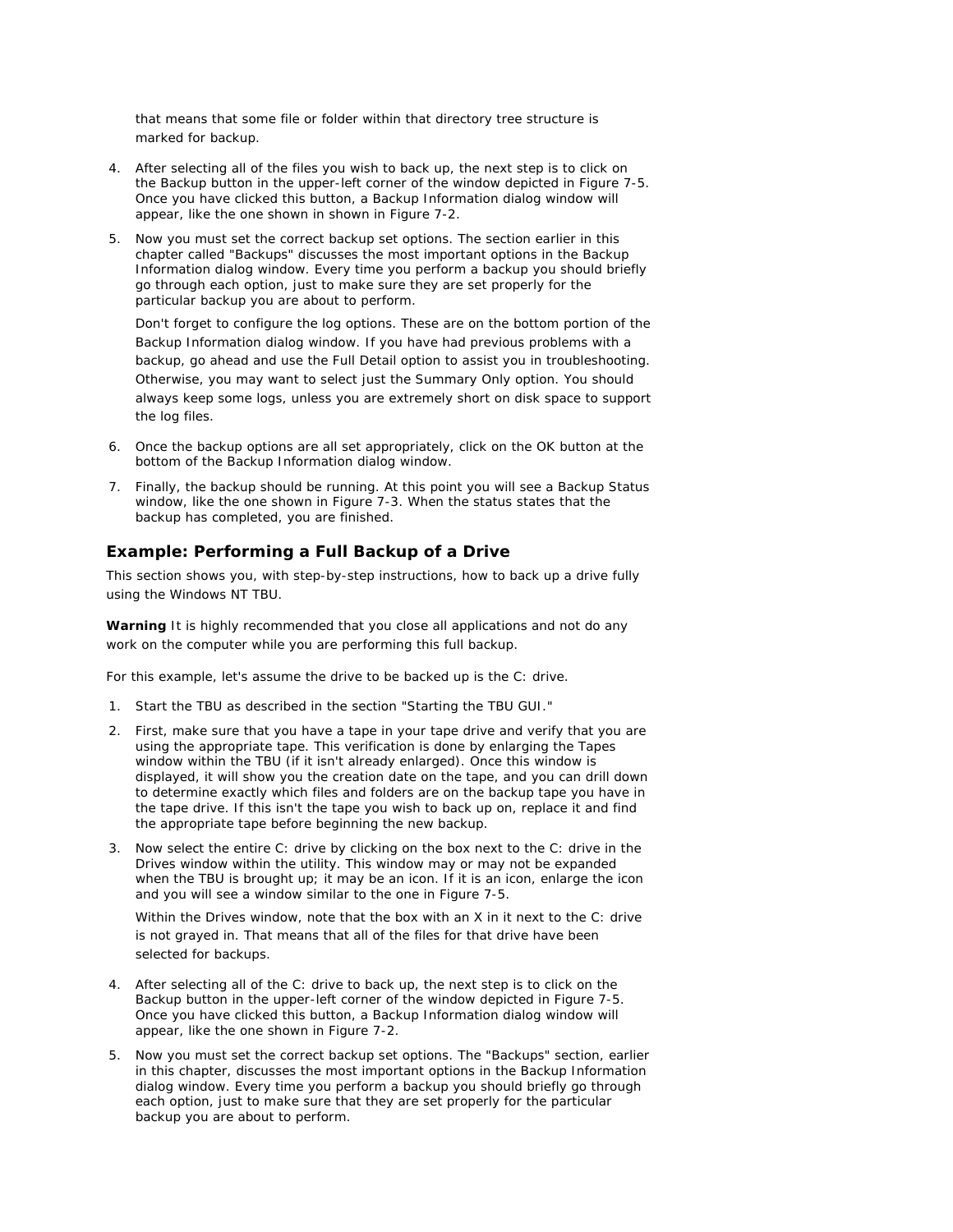Since this is a full backup of a drive, the following are some options you should select:

- $O$  You should Verify after Backup.
- $\circ$  You should Backup Local Registry.
- ° The Backup Type should be set to Normal.
- ° Depending on the tape you are using, appropriately mark Append or Replace.
- ° As a good rule of thumb, you should include a Description.

Don't forget to configure the log options. These are on the bottom portion of the Backup Information dialog window. If you have had previous problems with a backup, go ahead and use the Full Detail option to assist you in troubleshooting. Otherwise, you may want to just select the Summary Only option. You should always keep some logs, unless you are extremely short on disk space to support the log files.

- 6. Once the backup options are all set appropriately, click on the OK button at the bottom of the Backup Information dialog window.
- 7. Finally, the backup should be running. At this point you will see a Backup Status window, like the one shown in Figure 7-3. When the status states that the backup has completed, you are finished.

# **Example: Performing a Restore of System or User Files**

This section shows you, step by step, how to perform a restore using the Windows NT TBU.

- 1. Start the TBU as described in the section "Starting the TBU GUI."
- 2. First, make sure that you have a tape in your tape drive and verify that you are using the appropriate tape. This verification is done by enlarging the Tapes window with in the TBU. Figure 7-6 illustrates what the TBU looks like with the Tapes window opened. If the Tapes window is in an icon, enlarge it. Now, if the appropriate tape isn't in the tape drive, replace it and find the appropriate tape before beginning this restore.



If your browser does not support inline frames, click here to view on a separate page.

**Figure 7-6 Backup window with Tapes window displayed**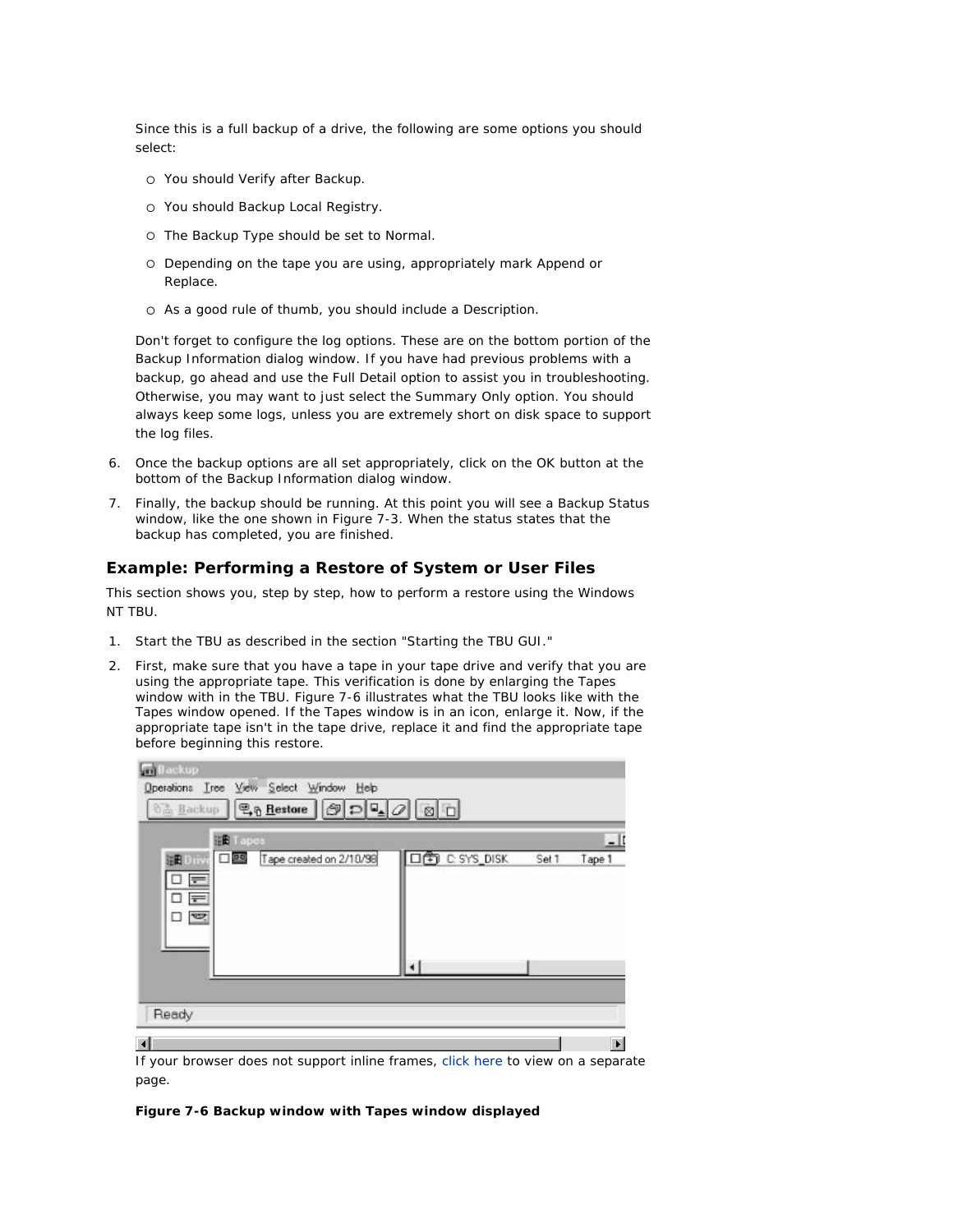- 3. Next you must select which files or directories you want to restore; this is also done through the Tapes window. Within the Tapes window, select the files or folders that you want to restore. Click on the box to the left of what you want to restore. As with the backups, you will notice that once you click on the box, an X will be placed in the box indicating the file or folder is to be restored. If you see a white box with an X in it, that means that specific file or all the files in that folder are to be restored. If you see a grey box with an X in it, that means that only some files or folders within that directory tree structure are marked for restore.
- 4. After selecting all of the files you wish to restore, the next step is to click on the Restore button on the upper-left side of the window depicted in Figure 7-6. Once you have clicked this button, a Restore Information dialog window will appear, like the one shown in shown in Figure 7-4.
- 5. Now you must set the correct restore set options. The "Restores" section earlier in this chapter discusses the most important options in the Restore Information dialog window. Every time you perform a restore, you should briefly go through each option, just to make sure they are set properly for the particular restore you are about to perform.

As with the backups, don't forget to configure the log options. These are on the bottom portion of the Restore Information dialog window. You should always keep some logs, unless you are extremely short on disk space to support the log files.

- 6. Once the restore options are all set appropriately, click on the OK button at the bottom of the Restore Information dialog window.
- 7. The restore should now be running. At this point, you will see a Restore Status window. When the status states that the restore has completed, you are finished.

# **Example: Scheduling a Backup**

This section will show you, with step-by-step instructions, how to schedule a backup using the Windows NT ntbackup command and the at command.

For this example, let's assume the following:

- You want to backup the folder D: \docs.
- The backup is to occur every weekday.
- $\bullet$  The backup is to be done at the end of the business day, 5:10 P.M.
- The backup is for your local computer.

You would then perform the following steps:

- 1. On your Windows NT system, bring up an MS-DOS window. To do this, select Start  $\rightarrow$  Programs  $\rightarrow$  Command Prompt.
- 2. In the MS-DOS window, if you want to, type at to see what is scheduled.
- 3. Now, create a batch file for the at command to execute. This batch file contains the ntbackup command with its parameters. Using notepad, for this example, create the file C:\batchjobs\backup.bat. In this file, enter the following (on a single line):

C:\WINNT\system32\ntbackup.exe backup D:\docs /a /v /d "Daily backup of Docs directory" /t normal

Note the following points about this command:

- ° The full pathname, including the drive letter, is used for the ntbackup command.
- ° The backup is going to be appended to the tape.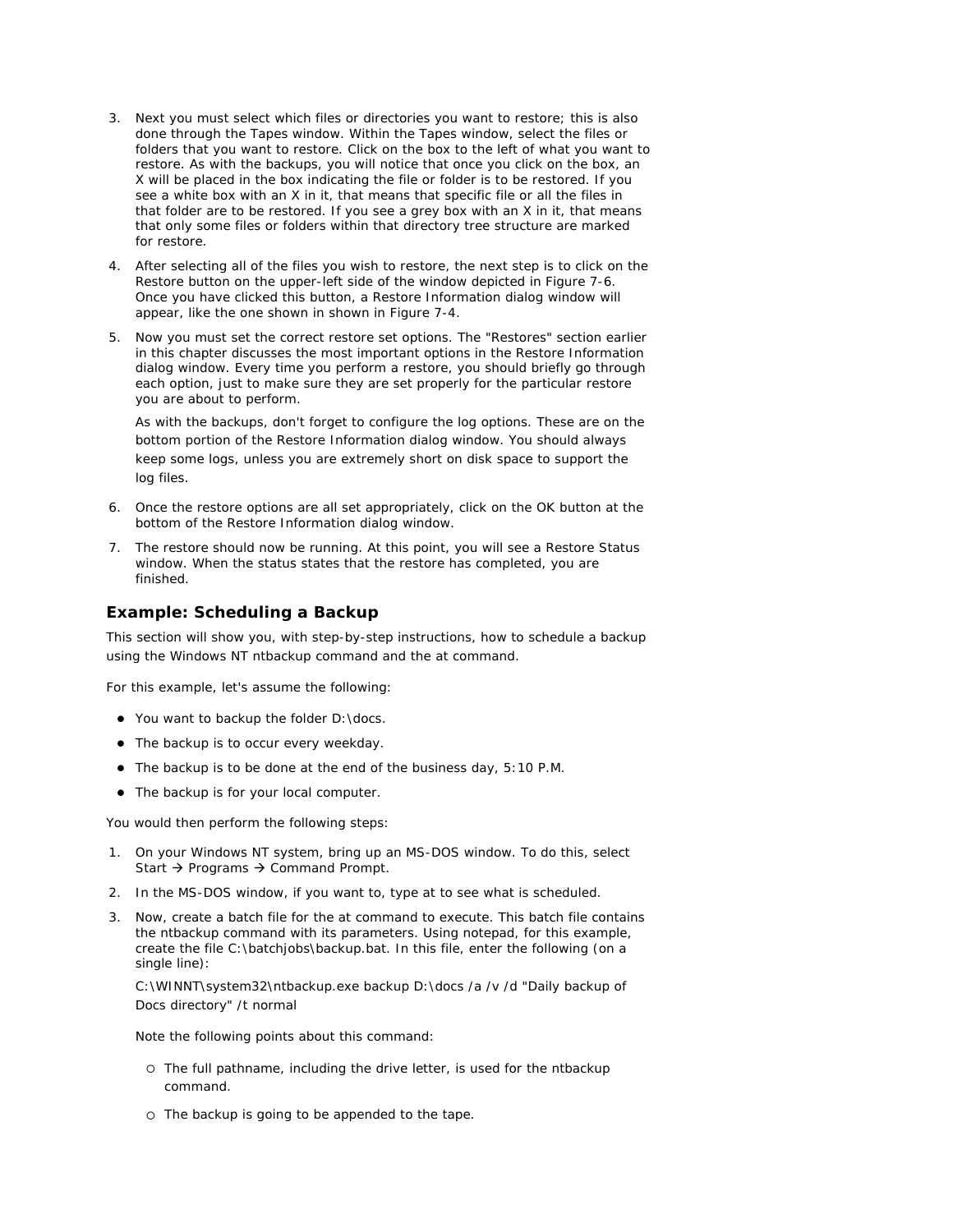- $\circ$  The backup is to be verified.
- ° The specified description is to be used on the backup tape.
- ° The backup is a normal backup (full backup).

**Note** If you intend on running a number of different batch jobs, create a directory to hold all of these files. For example, you could call the directory C:\batchjobs.

4. Now type in the following command in the MS-DOS window to schedule the backup:

at 17:10 /interactive /every:M,T,W,Th,F C:\batchjobs\backup.bat

Note the following points about this command:

- ° The 24-hour military clock notation was used.
- ° The job runs every weekday, Monday through Friday. No weekend backups are run.
- ° The batch file is executed at the specified time.
- 5. After entering the previous command, you will see a message from the system stating that it was scheduled and providing the identification number associated with the job.
- 6. To further verify that the job was actually scheduled, you can once again enter the at command with no parameters.

# **Example: Performing a Restore from Loss of Disk**

This section will show you, with step-by-step instructions, how to do a complete restore from the loss of a disk, using the TBU.

For this example, the following assumptions are made:

- The main C: drive is the drive that fails.
- It is a complete failure and you have installed a new hard drive.
- You are rebuilding the same computer that failed with just a new hard drive installed.
- You have your original media for the Windows NT operating system.
- $\bullet$  You have a full backup of your C: drive plus any incremental backups of your C: drive that were performed since the last full backup.

You would then perform the following steps:

- 1. Install the Windows NT operating system from the system diskettes and CDs as you did originally.
- 2. Next you must install the tape device. You did it before (otherwise you couldn't have done backups), but as a reminder, it is done under the Control Panel and then Tape Devices. In the Tape Devices window, click on the Detect button. Your system will be scanned and your tape device will be found (if it's set up properly!). You will then have to reboot your computer to see the device.
- 3. Now that your system recognizes the tape device, you can start the TBU as described in the section "Starting the TBU GUI" earlier in this chapter.

**Warning** It is highly recommended that you close all applications and do no work on the computer while you are performing this full restore.

4. First, make sure that you have a tape in your tape drive and that you are using the appropriate tape. At this point, you should use your latest full backup tape.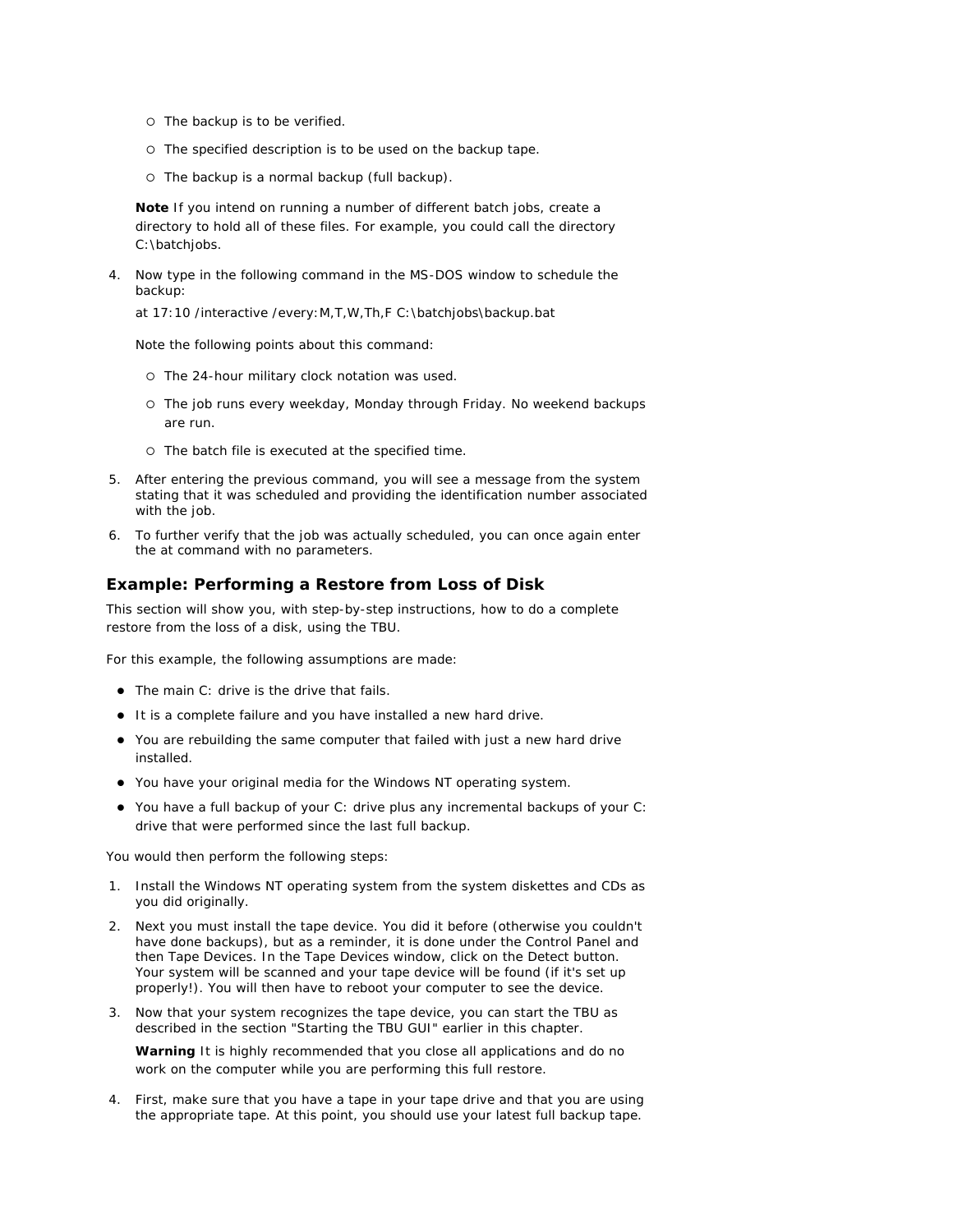The incremental backups will be restored later.

The verification of the tape is done by enlarging the Tapes window within the TBU. Figure 7-6 illustrates what the TBU looks like with the Tapes window opened. If the Tapes window is in an icon, enlarge it. Now, if the appropriate tape isn't in the tape drive, replace it and find the appropriate tape before beginning this restore.

- 5. The restore is done through the Tapes window. Within the Tapes window, click on the box next to the C: drive to indicate that you want a full restore of all the folders and files. You want the box to remain white, not grey. Remember, the white box means that all folders and files will be restored.
- 6. After selecting the C: drive to restore, the next step is to click on the Restore button on the upper-left side of the window depicted in Figure 7-6. Once you have clicked this button, a Restore Information dialog window will appear, like the one shown in Figure 7-4.
- 7. Now you must set the correct restore set options. The "Restores" section, earlier in this chapter, discusses the most important options in the Restore Information dialog window. Every time you perform a restore, you should briefly go through each option, just to make sure that they are set properly for the particular restore you are about to perform.

Since this is a full restore of a drive, the following are some options you should select:

- $\circ$  You should Restore Local Registry.
- ° You should Restore File Permissions.
- $O$  You should Verify After Restore.

As with backups, don't forget to configure the log options. These are on the bottom portion of the Restore Information dialog window. You should always keep some logs, unless you are extremely short on disk space to support the log files.

- 8. Once the restore options are all set appropriately, click on the OK button at the bottom of the Restore Information dialog window.
- 9. The restore should now be running. At this point, you will see a Restore Status window. The restore will take longer than the backup. This is because the TBU has to rebuild the file system tables as it restores files. When the status states that the restore has completed, you are finished with the restore of the full backup tape.
- 10. Now you need to restore the incremental backup tapes. Start restoring with the earliest tape that was created on the date closest to the full backup, then restore the tape that is the next closest to the full backup date, and so on. For example, let's say you created a full backup on Sunday, an incremental backup on Tuesday, and another incremental backup on Thursday. Then on Saturday you had to replace the drive. You should start with the Sunday full tape, then restore the Tuesday incremental tape, and finally restore the Thursday incremental tape.

For each incremental backup restore, as long as the Windows NT TBU is running, repeat steps 5 through 10. During the incremental restores, don't be alarmed if you are asked about overwriting files. Different versions of the files could possibly be on each incremental tape, so answer the question yes.

11. Once the complete restore is done, reboot your system.

# **About the Author**

**Jody Leber** is the Chief Technical Officer for Genorff Engineering Inc., where she specializes in mass storage systems, performance tuning, and scalable system